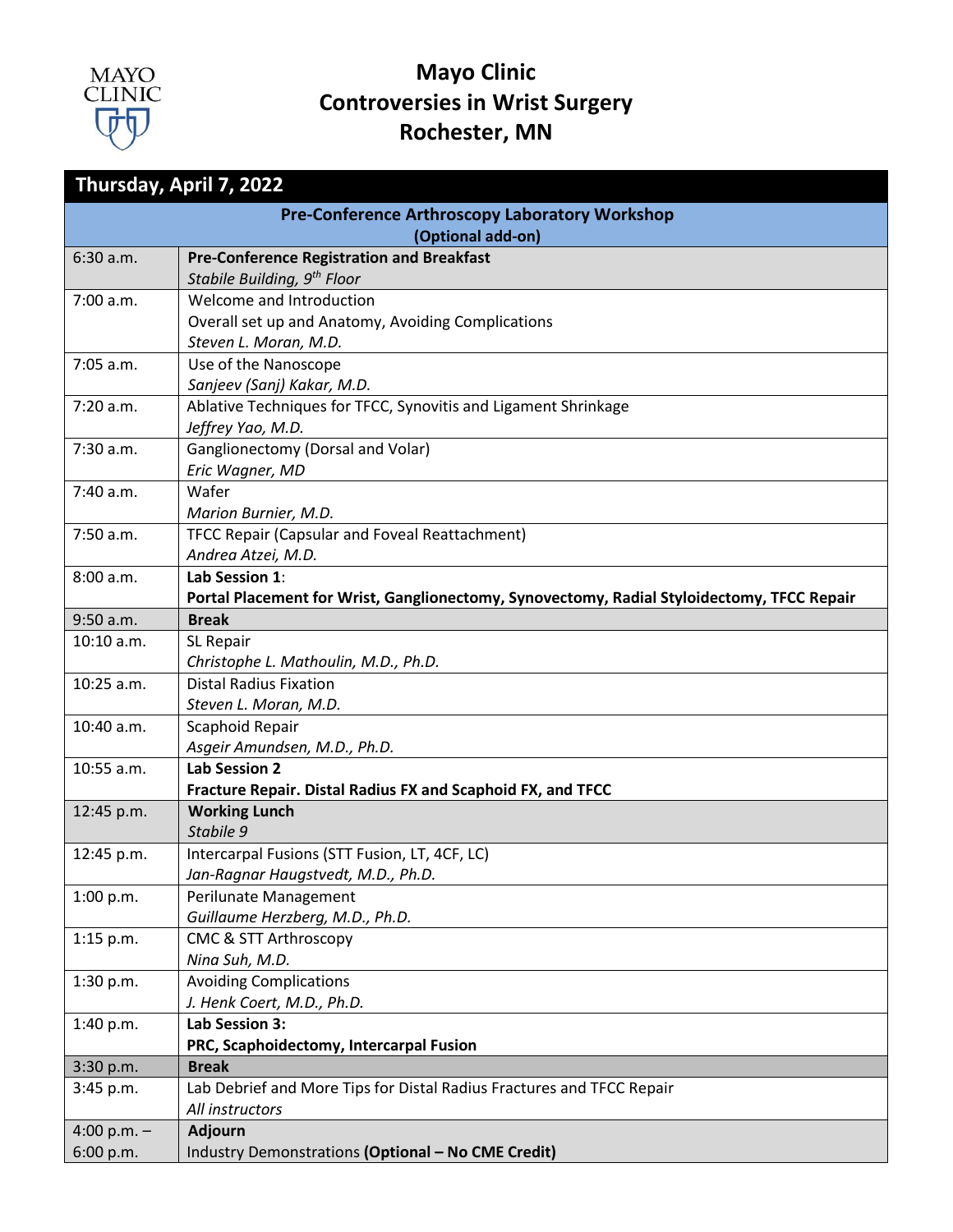

| Friday, April 8, 2022 |                                                                                                             |
|-----------------------|-------------------------------------------------------------------------------------------------------------|
|                       | <b>General Session</b>                                                                                      |
| $6:45$ a.m.           | <b>Registration</b>                                                                                         |
|                       | Leighton Auditorium                                                                                         |
|                       | Siebens Building, 2 <sup>nd</sup> floor                                                                     |
|                       | <b>Breakfast</b>                                                                                            |
|                       | Marriot Ballroom, 2nd floor                                                                                 |
|                       | <b>Marriott Hotel</b>                                                                                       |
| $7:25$ a.m.           | Welcome and Introduction                                                                                    |
|                       | Steven L. Moran, M.D., Marco Rizzo, M.D.                                                                    |
|                       | Session I: Acute Trauma - Scaphoid                                                                          |
|                       | Moderator: A. Bobby Chhabra, M.D.                                                                           |
| $7:30$ a.m.           | Case Presentation, Overview, Classification                                                                 |
|                       | A. Bobby Chhabra, M.D.                                                                                      |
| 7:40 a.m.             | Radiographic Assessment, MRI, CT, or Bone Scan?                                                             |
|                       | Nicholas G. Rhodes, M.D.                                                                                    |
| $7:55$ a.m.           | Blood Supply to the Scaphoid                                                                                |
|                       | Steven L. Moran, M.D.                                                                                       |
| 8:10 a.m.             | Casting Versus Screw: When and Who - What's the Evidence                                                    |
|                       | David G. Dennison, M.D.                                                                                     |
| 8:25 a.m.             | Acute Arthroscopic Scaphoid Reduction and Screw Fixation: Tips and tricks<br>Sanjeev (Sanj) Kakar, M.D.     |
| 8:35 a.m.             | Scaphoid Fractures in the Athlete: When to Fix and When to Move                                             |
|                       | A. Bobby Chhabra, M.D.                                                                                      |
| 8:55 a.m.             | Dorsal Percutaneous Approach for Acute Fractures                                                            |
|                       | Steven L. Moran, M.D.                                                                                       |
| $9:05$ a.m.           | Percutaneous Volar Approach                                                                                 |
|                       | Alexander Y. Shin, M.D.                                                                                     |
| 9:15 a.m.             | Risk Factors and my Algorithm for Scaphoid Injury                                                           |
|                       | James Higgins, M.D.                                                                                         |
| 9:30 a.m.             | Panel Discussion: 2 Cases/ 4 Opinions                                                                       |
|                       | Moderator: A. Bobby Chhabra, M.D.                                                                           |
|                       | Panel: James Higgins, M.D., Alexander Y. Shin, M.D., David G. Dennison, M.D., Sanjeev (Sanj)<br>Kakar, M.D. |
| 10:00 a.m.            | <b>Break</b>                                                                                                |
|                       | Marriot Ballroom, 2 <sup>nd</sup> floor                                                                     |
|                       | Session II: More Than Just a Scaphoid Fracture?                                                             |
|                       | Moderator: Peter C. Rhee, D.O., M.S.                                                                        |
| $10:20$ a.m.          | Case Presentation and Overview                                                                              |
|                       | Peter C. Rhee, D.O., M.S.                                                                                   |
| 10:30 a.m.            | Treatment Following Perilunate Injuries: Pearls to Getting Good Results                                     |
|                       | Guillaume Herzberg, M.D., Ph.D.                                                                             |
| 10:45 a.m.            | <b>Radiocarpal Dislocations</b>                                                                             |
|                       | Peter C. Rhee, D.O., M.S.                                                                                   |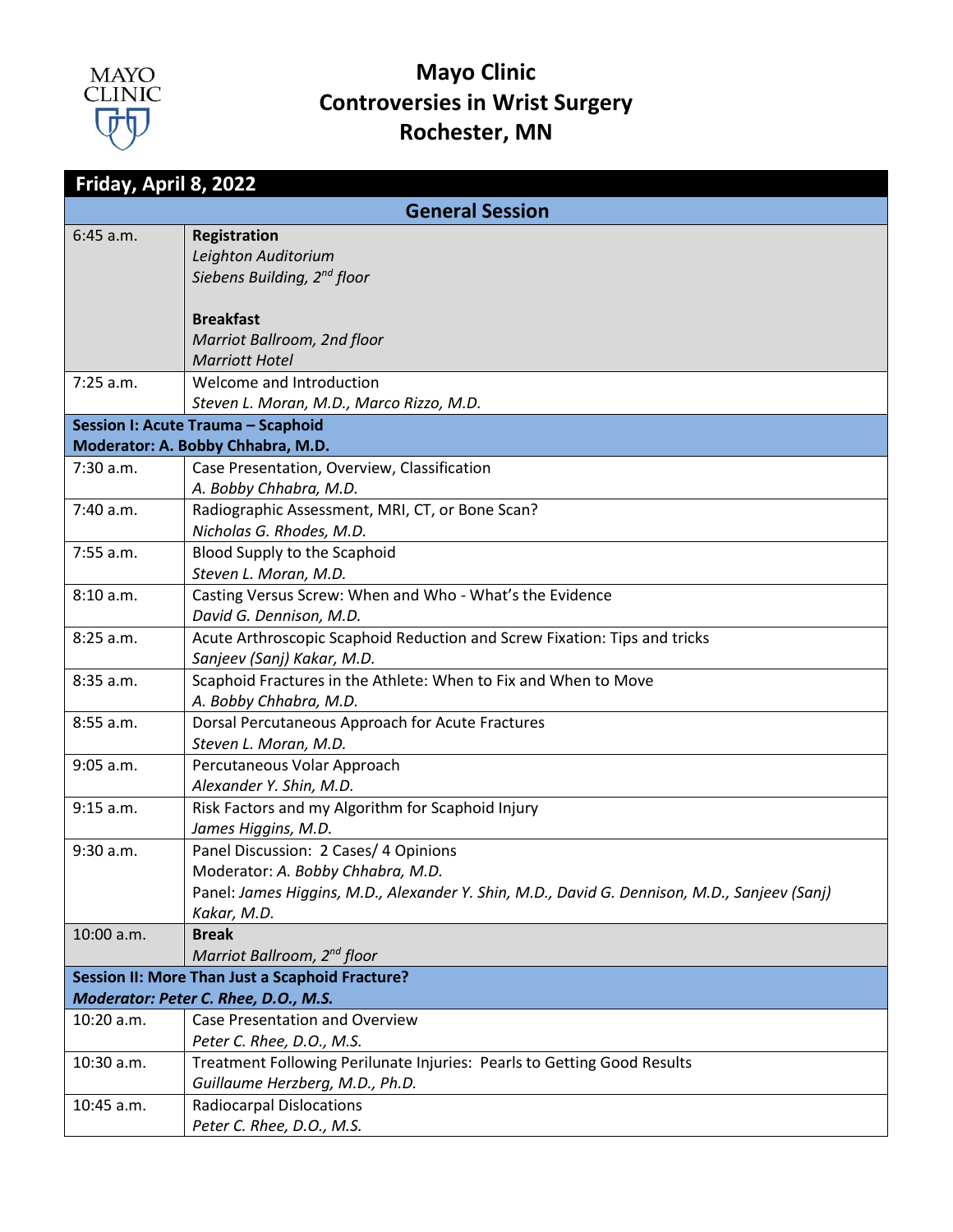

|              | Friday, April 8, 2022 (Cont.)                                                                  |
|--------------|------------------------------------------------------------------------------------------------|
| 11:00 a.m.   | <b>Axial Carpal Dislocations</b>                                                               |
|              | Steven L. Moran, M.D.                                                                          |
| $11:15$ a.m. | PLIND                                                                                          |
|              | Marion Burnier, M.D.                                                                           |
| 11:30 a.m.   | <b>Ulnar Perilunate Dislocation</b>                                                            |
|              | Peter M. Murray, M.D.                                                                          |
| 11:45 a.m.   | LT Instability: Tips and Ticks                                                                 |
|              | Jan-Ragnar Haugstvedt, M.D, Ph.D.                                                              |
| 12:00 p.m.   | <b>Case Discussion</b>                                                                         |
| 12:15 p.m.   | Lunch                                                                                          |
|              | Marriot Ballroom, 2nd floor                                                                    |
|              | <b>Session III: Distal Radius Fracture</b>                                                     |
|              | Moderator: David G. Dennison, M.D.                                                             |
| 1:05p.m.     | Case Presentation, Overview, Classification<br>David G. Dennison, M.D.                         |
| $1:15$ p.m.  | New Plates to Facilitate Arthroscopic Fixation                                                 |
|              | Nick Smith, M.D.                                                                               |
| 1:30 p.m.    | <b>Volar Plates: Limitations</b>                                                               |
|              | Marco Rizzo, M.D.                                                                              |
| 1:45 p.m.    | Fragment Specific Fixation: Show me the Benefit                                                |
|              | Peter C. Rhee, D.O., M.S.                                                                      |
| 2:00 p.m.    | Arthroscopic Repair of Complex Fractures: The New Standard?                                    |
|              | Francisco del Piñal, M.D., Ph.D.                                                               |
| 2:15 p.m.    | Bridge Plate or External Fixation. When and Why                                                |
|              | Nicholas A. Pulos, M.D.                                                                        |
| 2:30 p.m.    | Immediate Hemi Arthroplasty for Intra-Articular Fractures                                      |
|              | Guillaume Herzberg, M.D., Ph.D.                                                                |
| 2:45 p.m.    | Case Discussion<br>David G. Dennison, M.D.                                                     |
| 3:00 p.m.    | <b>Break</b>                                                                                   |
|              | Marriot Ballroom, 2nd floor                                                                    |
|              | Session IV: Ligamentous Injuries Associated with DR Fractures                                  |
|              | Moderator: Guillaume Herzberg, M.D., Ph.D., Marion Burnier, M.D.                               |
| 3:20 p.m.    | Assessment and Identification of Soft Tissue Injuries Associated with DRF                      |
|              | Andrea Atzei, M.D.                                                                             |
| 3:35 p.m.    | Reduction of Coronal Plane Translation and Effect on DRUJ Stability in Distal Radius Fractures |
|              | Mark Ross, M.D.                                                                                |
| 3:50 p.m.    | Foveal Avulsion and Ulnar Styloid Fracture                                                     |
|              | Gregory I. Bain, Ph.D., FRCS                                                                   |
| $4:05$ p.m.  | Update on new Acute Arthroscopic Management (PreRecorded)                                      |
|              | Toshi Nakamura M.D. Ph.D.                                                                      |
| 4:20 p.m.    | Arthroscopic Management of Partial SLIL Injuries with DR Fractures                             |
|              | Jeffrey Yao, M.D.                                                                              |
| 4:35 p.m.    | A New Look at TFCC Anatomy                                                                     |
|              | Guillaume Herzberg, M.D., Ph.D.                                                                |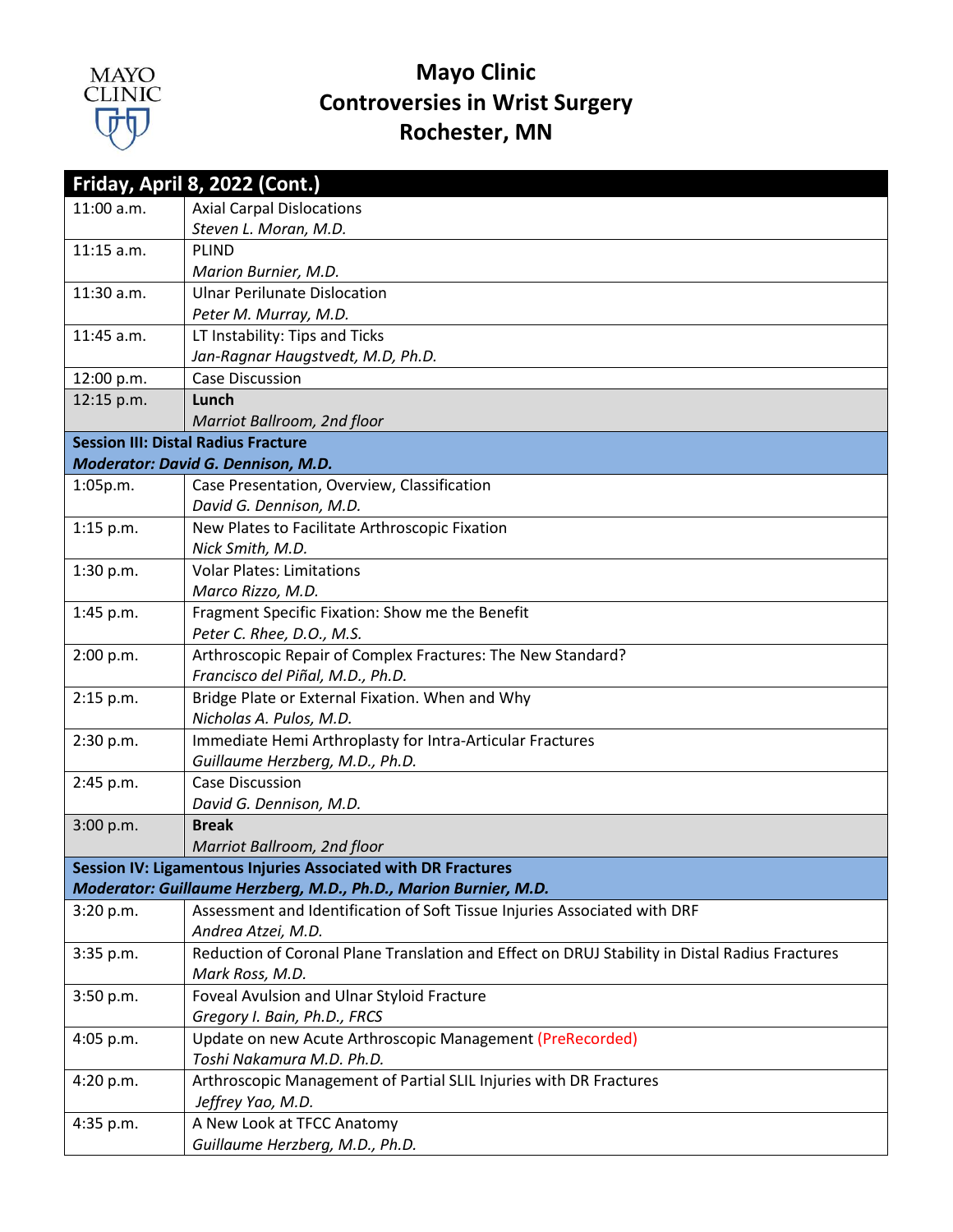

| Friday, April 8, 2022 (Cont.) |                                                                                             |
|-------------------------------|---------------------------------------------------------------------------------------------|
| 4:50 p.m.                     | Complex DR Fractures: 2 Cases and 4 Answers                                                 |
|                               | Moderator: Guillaume Herzberg, M.D., Ph.D., Marion Burnier, M.D.                            |
|                               | Panel: Gregory I. Bain, Ph.D., FRCS, Mark Ross, M.D., Andrea Atzei, M.D., Jeffrey Yao, M.D. |
| $5:15$ p.m.                   | Celebration for Richard Berger, M.D., Ph.D.                                                 |
|                               | Marriot Ballroom, 2 <sup>nd</sup> floor                                                     |
| 6:00 p.m.                     | <b>Adjourn</b>                                                                              |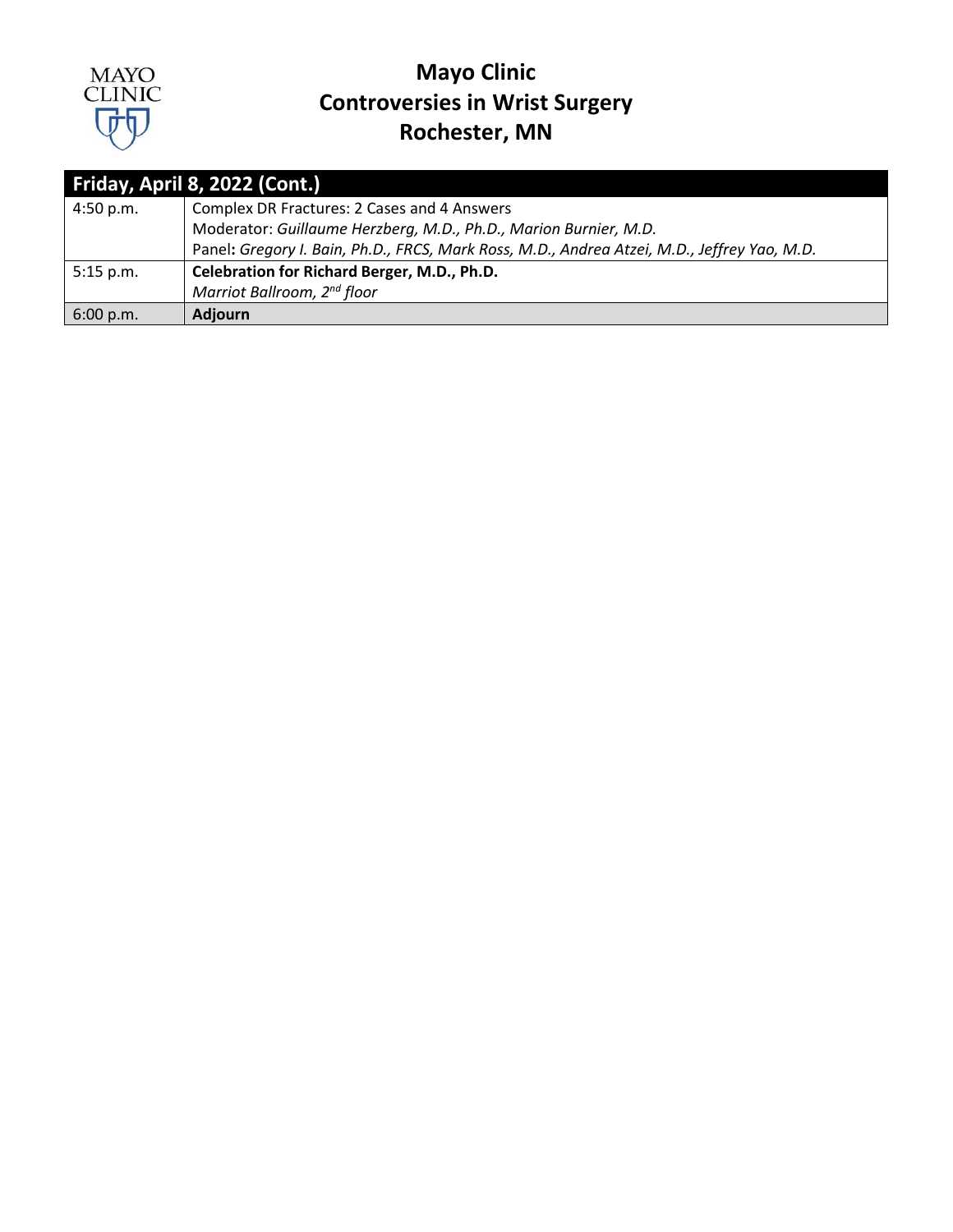

| Saturday, April 9, 2022           |                                                                                                |
|-----------------------------------|------------------------------------------------------------------------------------------------|
| 6:30 a.m.                         | <b>Breakfast</b>                                                                               |
|                                   | Marriot Ballroom, 2 <sup>nd</sup> floor                                                        |
|                                   | <b>Session V: Chronic Ligamentous Injury</b>                                                   |
| <b>Moderator: Mark Ross, M.D.</b> |                                                                                                |
| 7:00 a.m.                         | <b>Case Overview and Historical Problems</b>                                                   |
|                                   | Mark Ross, M.D.                                                                                |
| $7:15$ a.m.                       | Radiology in the Diagnosis of Radial Sided Wrist Pain. The Validity of MRI and MR Arthrography |
|                                   | Nicholas G. Rhodes, M.D.                                                                       |
| $7:25$ a.m.                       | Scapholunate Injury: Kinematics, Classification and the Role of Proprioception                 |
|                                   | Gregory I. Bain, Ph.D., FRCS                                                                   |
| 7:45 a.m.                         | 360 Approach to Wrist                                                                          |
|                                   | Sanjeev (Sank) Kakar, M.D.                                                                     |
| 8:00 a.m.                         | My Approach to SL Instability                                                                  |
|                                   | Christophe L. Mathoulin, M.D., Ph.D.                                                           |
| 8:20 a.m.                         | <b>Traumatic CIND</b>                                                                          |
| 8:35 a.m.                         | Mark Ross, M.D.<br>Volar and Dorsal Anatomical Reconstruction - ANAFAB                         |
|                                   | Michael J. Sandow, B.M.B.S., FRACS, FAOrthA, Ph.D.                                             |
| 8:55 a.m.                         | Volar STT Ligament Reconstruction with Mathoulin ADCLR for Higher Grade SL Instabilities       |
|                                   | Nick Smith, M.D.                                                                               |
| 9:10 a.m.                         | Dorsal Arthroscopic Repair of SL Ligament: A Long Term Follow-up Study                         |
|                                   | J. Henk Coert, M.D., Ph.D.                                                                     |
| 9:20 a.m.                         | <b>Cases and Questions</b>                                                                     |
|                                   | Mark Ross, M.D.                                                                                |
| 9:30 a.m.                         | <b>Break</b>                                                                                   |
|                                   | Marriot Ballroom, 2 <sup>nd</sup> floor                                                        |
|                                   | <b>Session VI: Scaphoid Non Union/ Malunion</b>                                                |
|                                   | Moderator: A. Bobby Chhabra, M.D.                                                              |
| 10:00 a.m.                        | Review of Long-Term Outcomes and Problems                                                      |
|                                   | Peter C. Amadio, M.D.                                                                          |
| 10:15 a.m.                        | Arthroscopic Repair                                                                            |
|                                   | Sanjeev (Sanj) Kakar, M.D.                                                                     |
| 10:30 a.m.                        | My Experience with the Volar Vascularized Graft                                                |
|                                   | Christophe L. Mathoulin, M.D., Ph.D.                                                           |
| 10:45 a.m.                        | The Medial Femoral Condyle and Trochlear Graft                                                 |
|                                   | James Higgins, M.D.                                                                            |
| 11:00 a.m.                        | Hamate Articular Autograft                                                                     |
| 11:15 a.m.                        | Nina Suh, M.D.<br><b>Osteochondral Grafting</b>                                                |
|                                   | Michael J. Sandow, B.M.B.S., FRACS, FAOrthA, Ph.D.                                             |
| 11:30 a.m.                        | Arthroscopic Management of Lunate Intraosseous Cysts                                           |
|                                   | Christophe L. Mathoulin, M.D., Ph.D.                                                           |
|                                   |                                                                                                |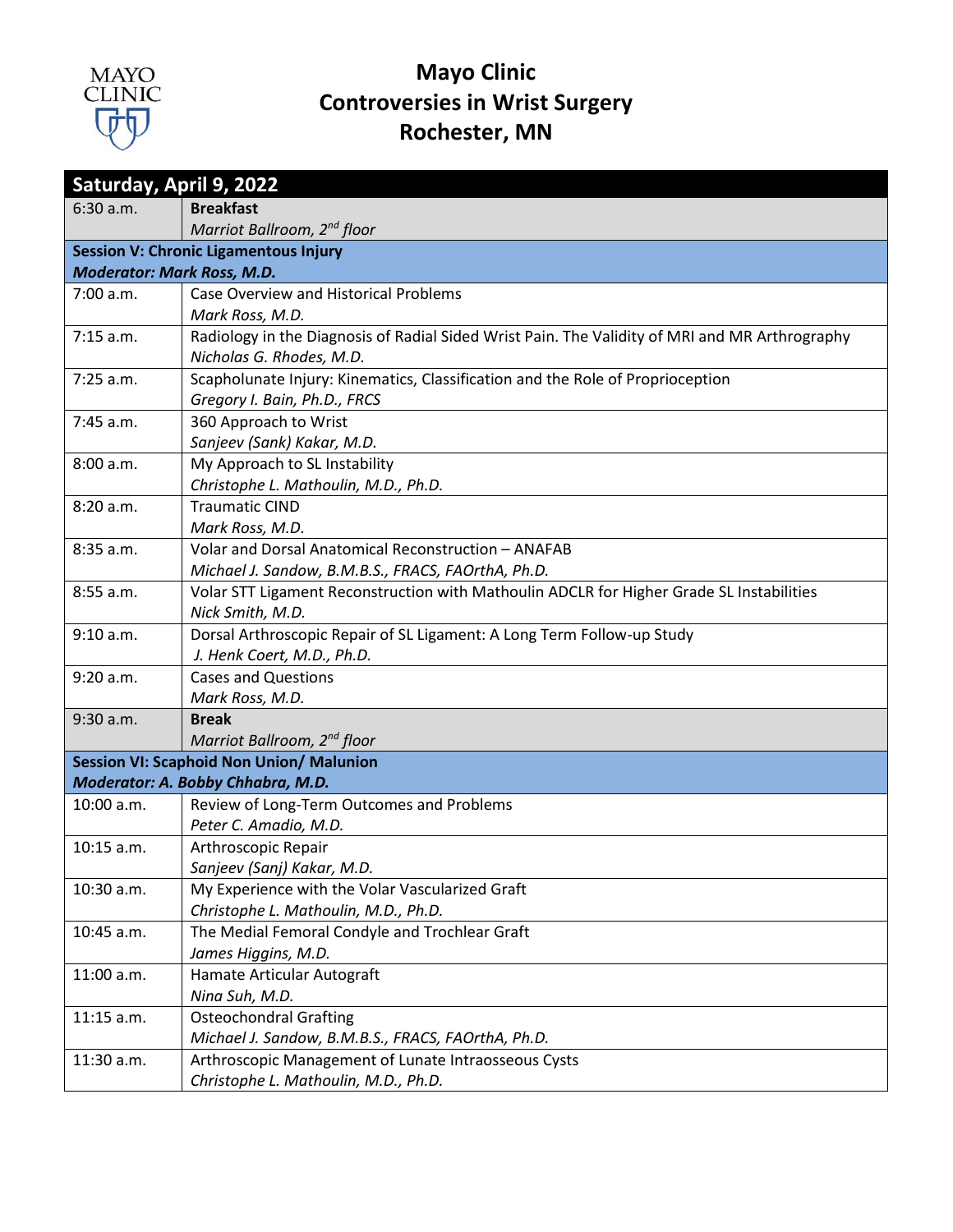

| Saturday, April 9, 2022 (Cont.)                                             |                                                                                            |
|-----------------------------------------------------------------------------|--------------------------------------------------------------------------------------------|
| 11:45 a.m.                                                                  | 2 Terrible Cases and 4 Opinions                                                            |
|                                                                             | Moderator: A. Bobby Chhabra, M.D.                                                          |
|                                                                             | Panel: P.C. Ho, M.B.B.S., FRCS, FHKCOS, James Higgins, M.D., Nina Suh, M.D., Christophe L. |
|                                                                             | Mathoulin, M.D., Ph.D., Michael J. Sandow, B.M.B.S., FRACS, FAOrthA, Ph.D.                 |
| 12:00 p.m.                                                                  | Lunch                                                                                      |
|                                                                             | Marriot Ballroom, 2 <sup>nd</sup> floor                                                    |
|                                                                             | <b>Session VII: Radiocarpal Arthritis</b>                                                  |
| <b>Moderator: Eric Wagner, M.D.</b>                                         |                                                                                            |
| 12:45 p.m.                                                                  | <b>Overview Radiocarpal Arthritis</b>                                                      |
|                                                                             | Eric Wagner, M.D.                                                                          |
| 12:55 p.m.                                                                  | Salvage of Intra-Articular Injury: My Approach                                             |
|                                                                             | Francisco del Piñal, M.D., Ph.D.                                                           |
| $1:15$ p.m.                                                                 | Arthroscopic Fusions-Tips and Tricks                                                       |
|                                                                             | Francisco del Piñal, M.D., Ph.D.                                                           |
| 1:30 p.m.                                                                   | <b>Intercarpal Fusion</b>                                                                  |
|                                                                             | Eva-Maria Baur, M.D.                                                                       |
| 1:45 p.m.                                                                   | PRC Benefits and Challenges                                                                |
|                                                                             | Steven L. Moran, M.D.                                                                      |
| 2:00 p.m.                                                                   | Nonvascularized Articular Bone Grafting                                                    |
|                                                                             | J. Henk Coert, M.D., Ph.D.                                                                 |
| 2:15 p.m.                                                                   | <b>Distal Pole Resection</b>                                                               |
|                                                                             | Steven L. Moran, M.D.                                                                      |
| 2:30 p.m.                                                                   | Radioscapholunate Fusion<br>Steven L. Moran, M.D.                                          |
|                                                                             | Denervation                                                                                |
| 2:45 p.m.                                                                   | Kristin E. Karim, M.D.                                                                     |
| 3:00 p.m.                                                                   | <b>Break</b>                                                                               |
|                                                                             | Marriot Ballroom, 2 <sup>nd</sup> floor                                                    |
|                                                                             | <b>Session VIII: Special Topic Focus: Wrist replacement</b>                                |
| <b>Moderator: Eric Wagner, M.D.</b>                                         |                                                                                            |
| 3:20 p.m.                                                                   | Overview of TWA: Successes and Failures                                                    |
|                                                                             | Eric Wagner, M.D.                                                                          |
| $3:35$ p.m.                                                                 | TWA: My Experience                                                                         |
|                                                                             | Guillaume Herzberg, M.D., Ph.D.                                                            |
| 3:50 p.m.                                                                   | TWA: My Experience                                                                         |
|                                                                             | Marco Rizzo, M.D.                                                                          |
| $4:05$ p.m.                                                                 | <b>Revision TWA</b>                                                                        |
|                                                                             | J. Henk Coert, M.D., Ph.D.                                                                 |
| <b>Session IX: Special Topic Focus: Kienbock Disease: Changing Concepts</b> |                                                                                            |
| Moderator: Gregory I. Bain, Ph.D., FRCS                                     |                                                                                            |
| 4:20 p.m.                                                                   | Overview and Major Advancements Over Past 5 Years                                          |
|                                                                             | Gregory I. Bain, Ph.D., FRCS                                                               |
| 4:35 p.m.                                                                   | Vascularized Grafting: Its Role in 2019                                                    |
|                                                                             | Allen T. Bishop, M.D.                                                                      |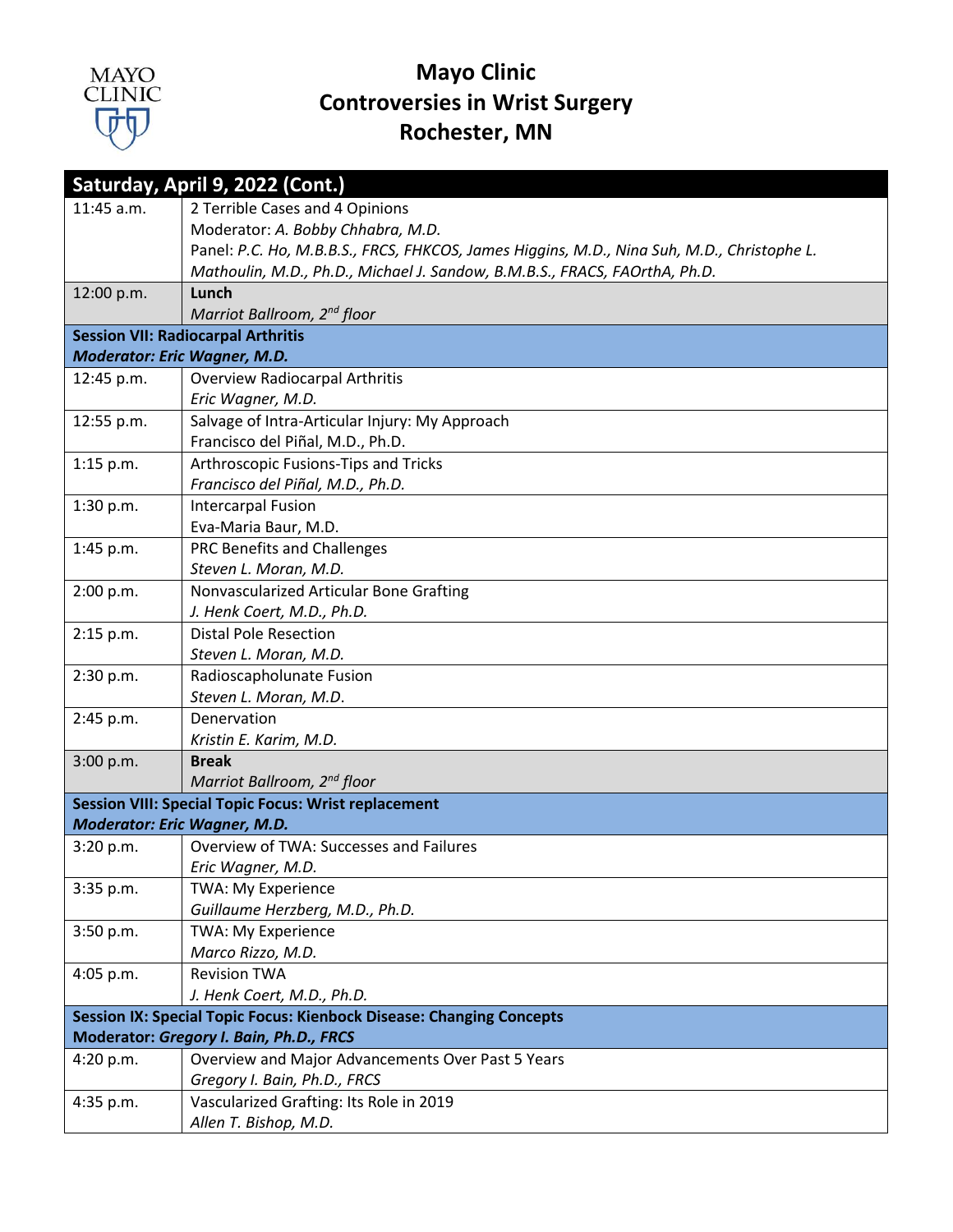

| Saturday, April 9, 2022 (Cont.) |                                                    |
|---------------------------------|----------------------------------------------------|
| 4:50 p.m.                       | Kienbock's Arthroscopic Management                 |
|                                 | Gregory I. Bain, Ph.D., FRCS                       |
| 5:05 p.m.                       | Is There Anything Better Than Radial Shortening?   |
|                                 | Eva-Maria Baur, M.D.                               |
| 5:20 p.m.                       | 2 Cases and 4 Solutions                            |
|                                 | Moderator: Gregory I. Bain, Ph.D., FRCS            |
|                                 | Panel: Eva-Maria Baur, M.D., Allen T. Bishop, M.D. |
| 6:00 p.m.                       | <b>Adjourn</b>                                     |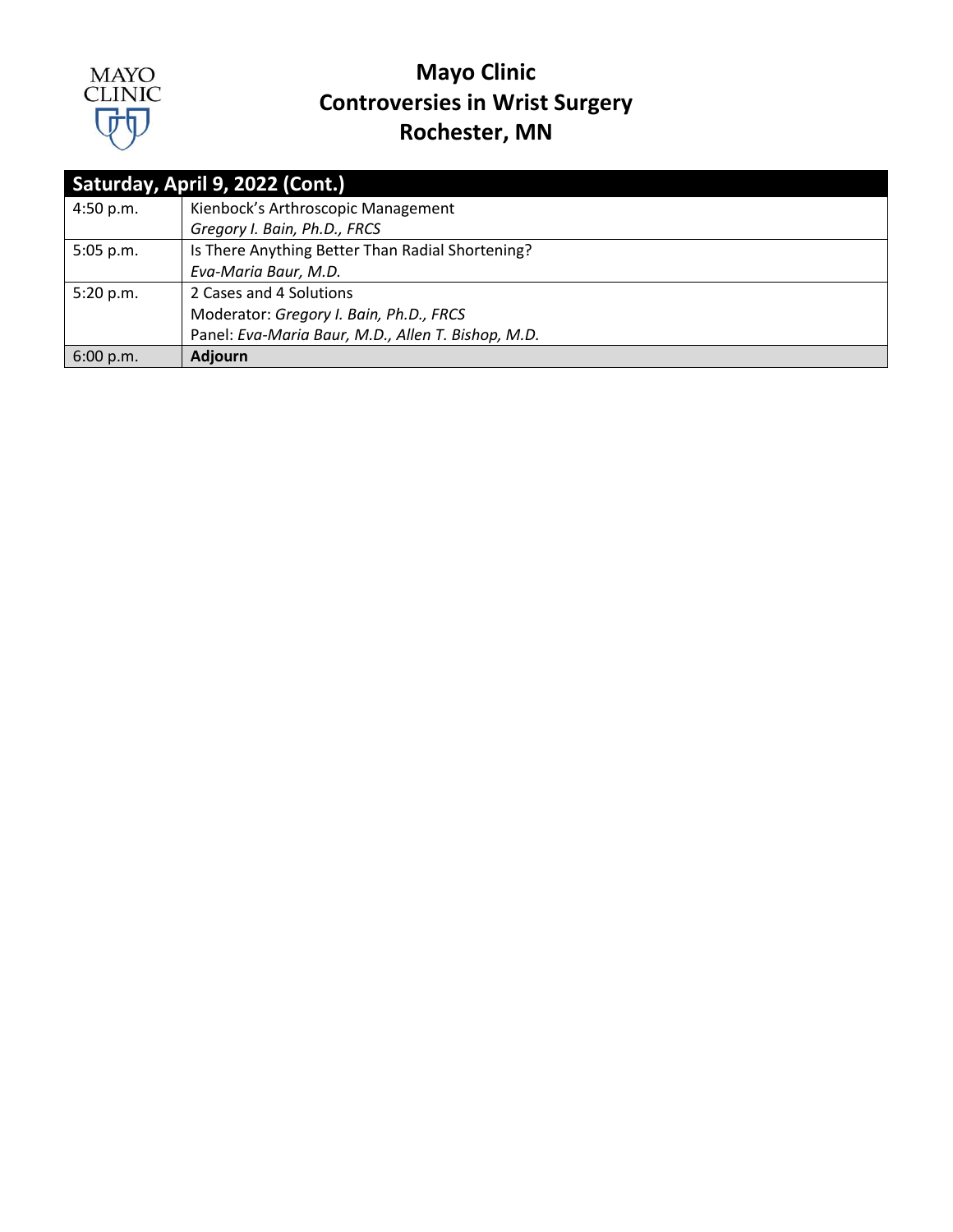

| Sunday, April 10, 2022              |                                                                                             |
|-------------------------------------|---------------------------------------------------------------------------------------------|
| 6:30 a.m.                           | <b>Breakfast</b>                                                                            |
|                                     | Marriot Ballroom, 2nd floor                                                                 |
| <b>Session X: Thumb Arthritis</b>   |                                                                                             |
| <b>Moderator: Marco Rizzo, M.D.</b> |                                                                                             |
| 7:00 a.m.                           | Why do we Look for Better Ways to do This?                                                  |
|                                     | Nina Suh, M.D.                                                                              |
| $7:15$ a.m.                         | Arthroscopic Techniques for CMC and STT                                                     |
|                                     | Nina Suh, M.D.                                                                              |
| 7:30 a.m.                           | My Perspective on Arthroscopic Resection and Interposition                                  |
|                                     | Marco Rizzo, M.D.                                                                           |
| 7:45 a.m.                           | <b>CMC Fusion</b>                                                                           |
|                                     | Marco Rizzo, M.D.                                                                           |
| 8:00 a.m.                           | <b>CMC Arthroplasty</b>                                                                     |
|                                     | Steven L. Moran, M.D.                                                                       |
| 8:15 a.m.                           | <b>Suture Suspension</b>                                                                    |
|                                     | Sanjeev (Sanj) Kakar, M.D.                                                                  |
| 8:30 a.m.                           | Salvage of the Failed CMC Arthroplasty                                                      |
|                                     | Marco Rizzo, M.D.                                                                           |
| 8:40 a.m.                           | 2 Cases                                                                                     |
|                                     | Moderator: Marco Rizzo, M.D.                                                                |
|                                     | Panel: Nina Suh, M.D., Marco Rizzo, M.D., Sanjeev (Sanj) Kakar, M.D., Steven L. Moran, M.D. |
| 9:00 a.m.                           | <b>Break</b>                                                                                |
|                                     | Marriot Ballroom, 2 <sup>nd</sup> floor                                                     |
| <b>Session XI: DRUJ Injury</b>      |                                                                                             |
|                                     | Moderator: Jan-Ragnar Haugstvedt, M.D., Ph.D.                                               |
| 9:20 a.m.                           | Overview of DRUJ Stability                                                                  |
|                                     | Jan-Ragnar Haugstvedt, M.D., Ph.D.                                                          |
| 9:35 a.m.                           | Impaction                                                                                   |
|                                     | Steven L. Moran, M.D.                                                                       |
| 9:50 a.m.                           | Arthroscopic Treatment of DRUJ Instability                                                  |
|                                     | Sanjeev (Sanj) Kakar, M.D.                                                                  |
| 10:05 a.m.                          | DRUJ Instability: 15 Years of Experience with the Adams-Berger Procedure                    |
|                                     | Steven L. Moran, M.D.                                                                       |
| 10:20 a.m.                          | Replacement                                                                                 |
|                                     | Asgeir Amundsen, M.D., Ph.D.                                                                |
| 10:35 a.m.                          | Total Constrained Implant: The Dutch Experience                                             |
| 10:50 a.m.                          | J. Henk Coert, M.D., Ph.D.<br><b>Revision Following Replacement</b>                         |
|                                     | Marco Rizzo, M.D.                                                                           |
| 11:05 a.m.                          | Issues in the Pediatric DRUJ                                                                |
|                                     | Nicholas A. Pulos, M.D.                                                                     |
|                                     |                                                                                             |